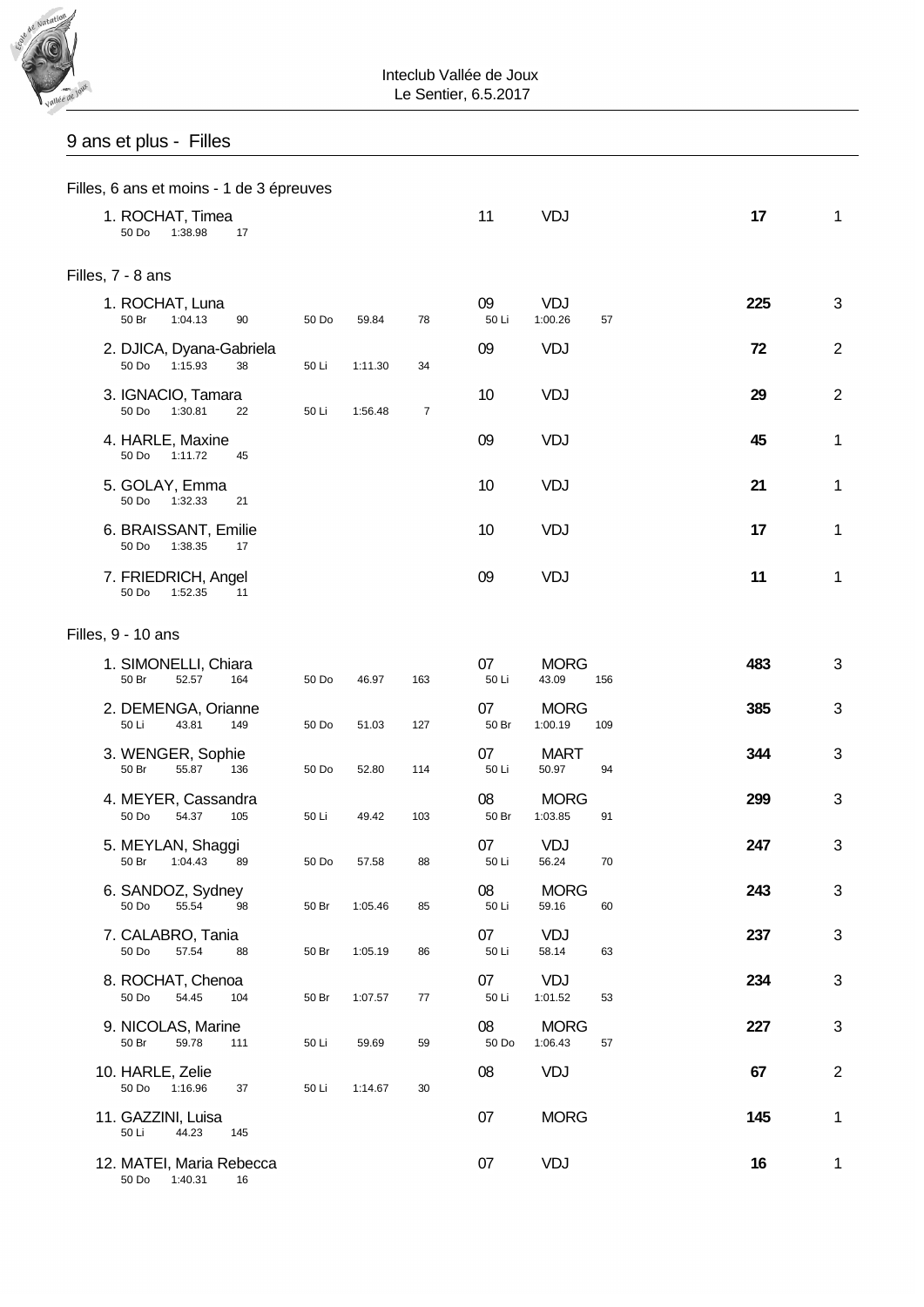

### Inteclub Vallée de Joux Le Sentier, 6.5.2017

| Filles, 11 - 12 ans           |         |                                   |       |         |     |             |                        |     |     |             |
|-------------------------------|---------|-----------------------------------|-------|---------|-----|-------------|------------------------|-----|-----|-------------|
| 1. DUCHANOY, Siobhan<br>50 Br | 47.75   | 219                               | 50 Li | 40.98   | 182 | 05<br>50 Do | <b>CNY</b><br>45.49    | 179 | 580 | 3           |
| 2. AUBERT, Alice<br>50 Li     | 39.57   | 202                               | 50 Br | 50.97   | 180 | 05<br>50 Do | <b>VDJ</b><br>45.83    | 175 | 557 | 3           |
| 3. HAIDUC, Léa<br>50 Br       | 50.45   | 186                               | 50 Li | 46.07   | 128 | 06<br>50 Do | <b>CNY</b><br>55.25    | 100 | 414 | 3           |
| 4. BOVAY, Lou<br>50 Br        | 53.72   | 154                               | 50 Li | 48.15   | 112 | 06<br>50 Do | <b>VDJ</b><br>54.39    | 105 | 371 | 3           |
| 5. BLUMENTHAL, Emma<br>50 Br  | 55.55   | 139                               | 50 Do | 53.68   | 109 | 06<br>50 Li | <b>MORG</b><br>52.15   | 88  | 336 | 3           |
| 6. STELLACCI, Sofia<br>50 Br  | 58.62   | 118                               | 50 Do | 53.41   | 111 | 06<br>50 Li | <b>MORG</b><br>49.07   | 106 | 335 | 3           |
| 7. FAVEZ, Abigaëlle<br>50 Br  | 59.36   | 114                               | 50 Li | 47.97   | 113 | 05<br>50 Do | <b>MORG</b><br>55.41   | 99  | 326 | 3           |
| 8. PUIG, Chloé<br>50 Do       | 51.63   | 122                               | 50 Li | 49.46   | 103 | 06<br>50 Br | <b>MORG</b><br>1:02.28 | 98  | 323 | 3           |
| 9. MEYLAN, Margaux<br>50 Li   | 50.79   | 95                                | 50 Br | 1:04.48 | 89  | 06<br>50 Do | <b>MORG</b><br>59.29   | 81  | 265 | 3           |
| 10. SIROLLI, Paola<br>50 Do   | 1:02.63 | 68                                | 50 Li | 59.49   | 59  | 06<br>50 Br | <b>MORG</b><br>1:17.08 | 52  | 179 | 3           |
| 11. ERBEAU, Aline<br>50 Do    | 59.56   | 80                                | 50 Li | 1:02.25 | 52  | 06<br>50 Br | <b>VDJ</b><br>1:20.95  | 45  | 177 | 3           |
| 50 Do                         | 1:27.34 | 12. LIGGENSTORFER, Cristale<br>25 | 50 Li | 1:49.59 | 9   | 06          | <b>VDJ</b>             |     | 34  | $\mathbf 2$ |
| Filles, 13 - 14 ans           |         |                                   |       |         |     |             |                        |     |     |             |
| 1. STOLL, Léonie<br>50 Do     | 41.94   | 229                               | 50 Li | 38.50   | 219 | 03<br>50 Br | <b>MORG</b><br>50.41   | 186 | 634 | 3           |
| 2. REINHARD, Estela<br>50 Li  | 42.16   | 167                               | 50 Br | 54.05   | 151 | 04<br>50 Do | <b>CNY</b><br>48.27    | 150 | 468 | 3           |
| Dames, 15 ans et plus         |         |                                   |       |         |     |             |                        |     |     |             |
| 1. HENZI, Charlotte<br>50 Li  | 36.02   | 268                               | 50 Do | 42.27   | 223 | 01<br>50 Br | VDJ<br>48.00           | 216 | 707 | 3           |
| 2. MAIRE, Gaïane<br>50 Br     | 48.53   | 209                               | 50 Li | 44.20   | 145 | 02<br>50 Do | <b>CNY</b><br>52.30    | 118 | 472 | 3           |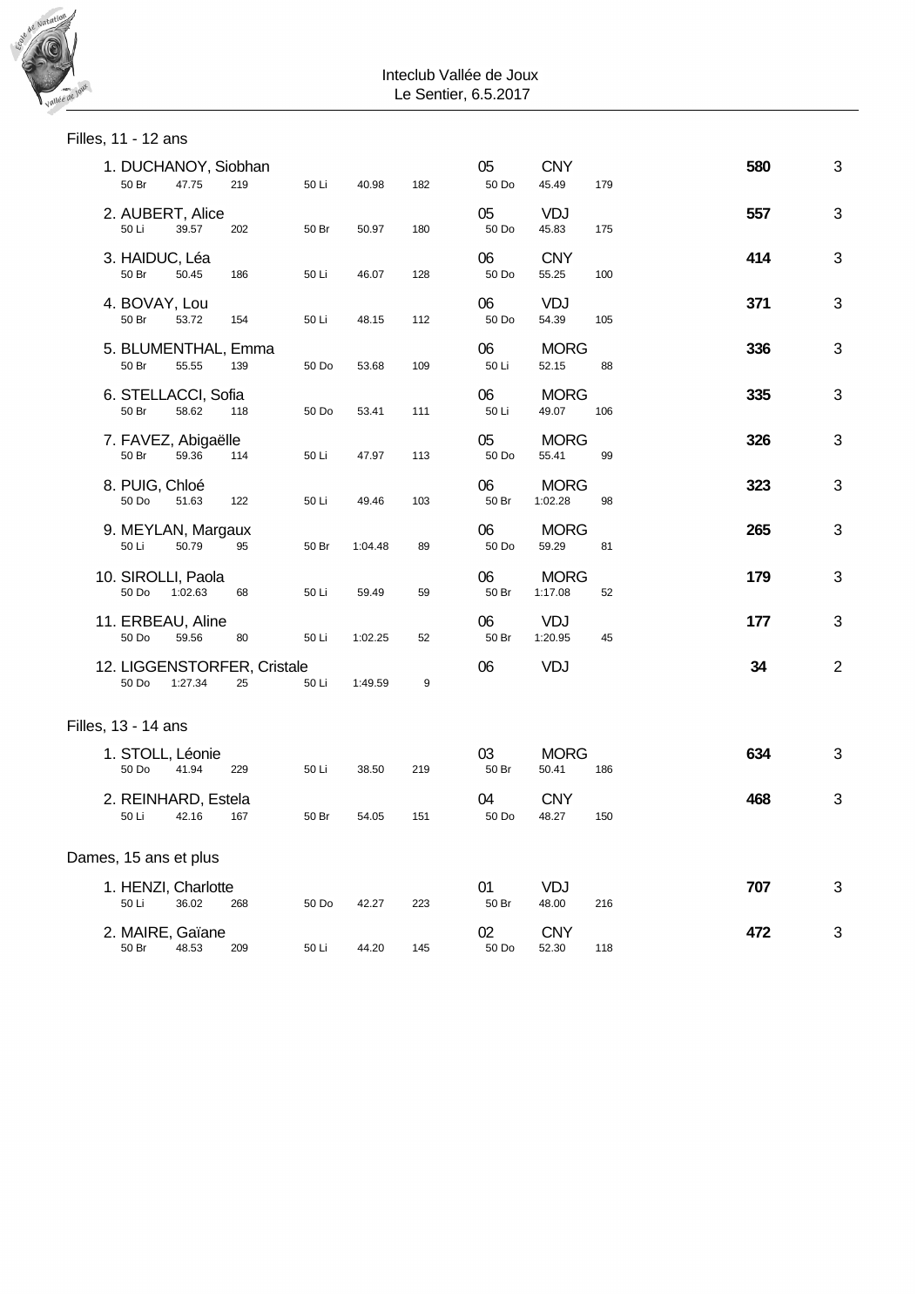

# 9 ans et plus - Garçons

|                                   |         | Garçons, 7 - 8 ans - 2 de 3 épreuves |       |         |     |             |                        |     |     |                |
|-----------------------------------|---------|--------------------------------------|-------|---------|-----|-------------|------------------------|-----|-----|----------------|
| 1. GAULJAUX, Rayan<br>50 Do       | 1:24.07 | 18                                   | 50 Li | 1:51.30 | 6   | 10          | VDJ                    |     | 24  | $\overline{2}$ |
| 2. TOURNIER, Oscar<br>50 Do       | 1:22.19 | 19                                   |       |         |     | 09          | <b>VDJ</b>             |     | 19  | $\mathbf 1$    |
| 3. LAMBERCY, Jeremie<br>50 Do     | 1:57.97 | 6                                    |       |         |     | 10          | VDJ                    |     | 6   | 1              |
| Garçons, 9 - 10 ans               |         |                                      |       |         |     |             |                        |     |     |                |
| 1. SIMONELLI, Nicola<br>50 Br     | 50.27   | 126                                  | 50 Li | 41.41   | 117 | 07<br>50 Do | <b>MORG</b><br>46.22   | 111 | 354 | 3              |
| 2. DUCHANOY, Iwig<br>50 Br        | 54.34   | 100                                  | 50 Li | 44.88   | 91  | 07<br>50 Do | <b>CNY</b><br>50.05    | 87  | 278 | 3              |
| 3. KNIGHT, William<br>50 Do       | 48.68   | 95                                   | 50 Li | 44.71   | 93  | 07<br>50 Br | <b>MORG</b><br>1:03.38 | 63  | 251 | 3              |
| 4. GAULJAUX, Erwan<br>50 Li       | 45.78   | 86                                   | 50 Do | 50.90   | 83  | 08<br>50 Br | VDJ<br>1:12.49         | 42  | 211 | 3              |
| 5. REIGNER, Léon<br>50 Do         | 52.67   | 75                                   | 50 Li | 51.78   | 59  | 08<br>50 Br | <b>MORG</b><br>1:07.13 | 53  | 187 | 3              |
| 6. BOVAY, Ilyas<br>50 Do          | 56.77   | 59                                   | 50 Br | 1:06.95 | 53  | 08<br>50 Li | <b>VDJ</b><br>56.25    | 46  | 158 | 3              |
| 7. BALLY, Matéosi<br>50 Do        | 57.22   | 58                                   | 50 Br | 1:06.43 | 54  | 07<br>50 Li | <b>MART</b><br>58.02   | 42  | 154 | 3              |
| 8. PONT, Matteo<br>50 Do          | 57.61   | 57                                   | 50 Li | 53.77   | 53  | 07<br>50 Br | <b>MORG</b><br>1:12.82 | 41  | 151 | 3              |
| 9. HARLE, Yael<br>50 Do           | 56.28   | 61                                   | 50 Br | 1:09.92 | 47  | 07<br>50 Li | VDJ<br>1:01.29         | 36  | 144 | 3              |
| 10. LAMBIEL, Maxime<br>50 Do      | 1:02.85 | 44                                   | 50 Br | 1:14.21 | 39  | 08<br>50 Li | <b>MORG</b><br>1:02.18 | 34  | 117 | 3              |
| 11. BERSIER, Nolan<br>50 Do       | 1:01.07 | 48                                   |       |         |     | 07          | VDJ                    |     | 48  | 1              |
| Garçons, 11 - 12 ans              |         |                                      |       |         |     |             |                        |     |     |                |
| 1. GAIDDON, Evan<br>50 Li         | 38.75   | 142                                  | 50 Do | 44.50   | 124 | 05<br>50 Br | <b>MORG</b><br>56.57   | 88  | 354 | 3              |
| 2. WULLIAMOZ, Zacharie<br>50 Br   | 47.78   | 147                                  | 50 Li | 42.00   | 112 | 05<br>50 Do | <b>CNY</b><br>49.10    | 92  | 351 | 3              |
| 3. CALABRO, Yann<br>50 Li         | 38.34   | 147                                  | 50 Do | 47.03   | 105 | 05<br>50 Br | <b>VDJ</b><br>59.81    | 75  | 327 | 3              |
| 4. SCHERTENLEIB, Killian<br>50 Li | 40.74   | 122                                  | 50 Br | 55.56   | 93  | 05<br>50 Do | <b>CNY</b><br>49.24    | 91  | 306 | 3              |
| 5. INEICHEN, Fabien<br>50 Li      | 42.66   | 107                                  | 50 Do | 48.99   | 93  | 05<br>50 Br | <b>MART</b><br>58.17   | 81  | 281 | 3              |
| 6. GONSETH, Arthur<br>50 Do       | 49.19   | 92                                   | 50 Br | 58.00   | 82  | 06<br>50 Li | <b>MORG</b><br>47.75   | 76  | 250 | 3              |